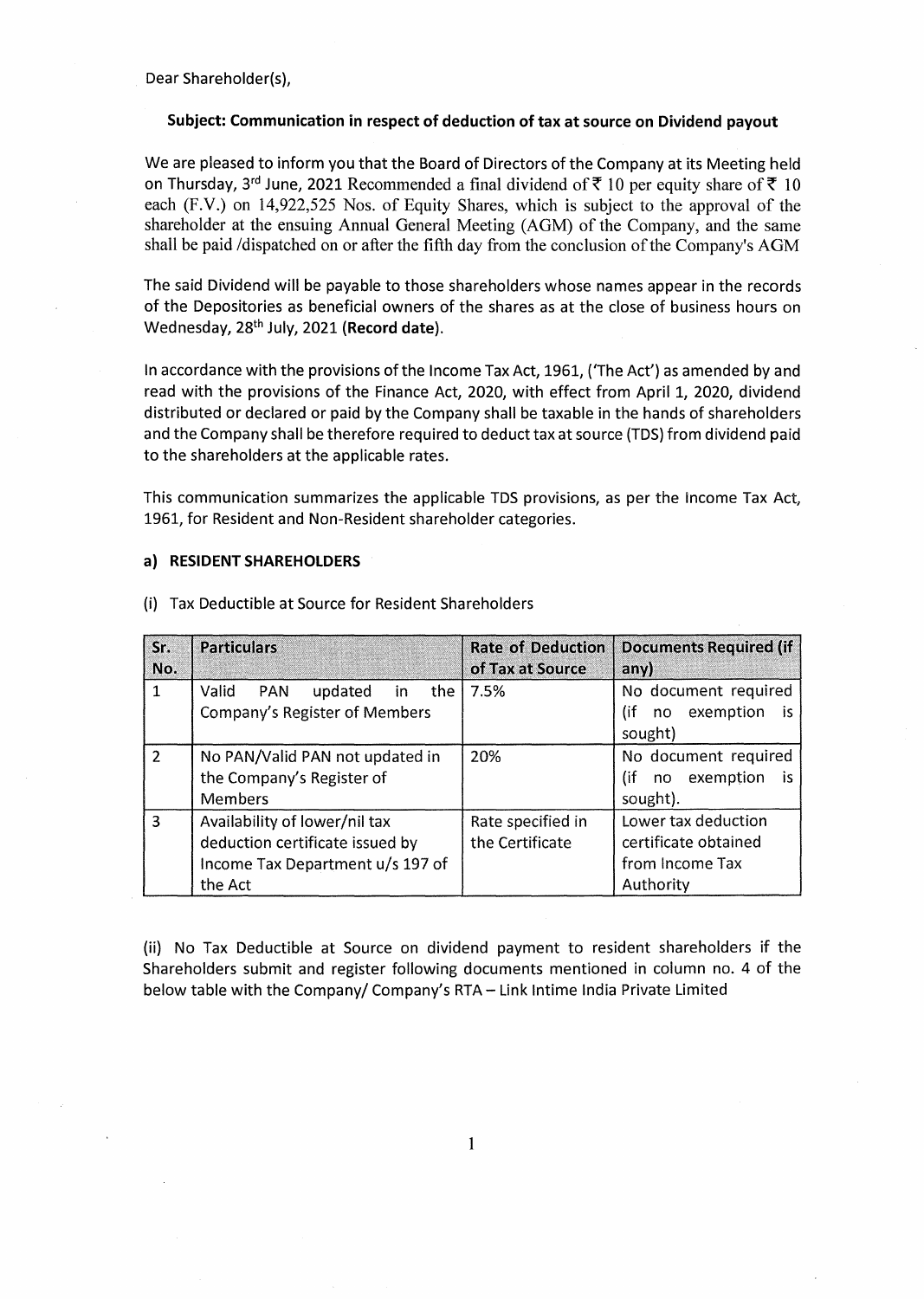| Sr.<br>No.     | <b>Particulars</b>                                                                                                                                                               | <b>Rate of Deduction</b><br>of Tax at Source | (i)<br><b>Documents</b><br><b>Required</b><br>any)                                                                                                                                                                                                                                                             |
|----------------|----------------------------------------------------------------------------------------------------------------------------------------------------------------------------------|----------------------------------------------|----------------------------------------------------------------------------------------------------------------------------------------------------------------------------------------------------------------------------------------------------------------------------------------------------------------|
| 1 <sup>1</sup> | Submission of form 15G/15H                                                                                                                                                       | <b>NIL</b>                                   | Declaration in Form No.<br>15G (applicable to any<br>person other than a<br>company or a firm) / Form<br>15H (applicable to an<br>Individual who is 60 years<br>and above), fulfilling<br>certain conditions. Please<br>download Form 15G / 15H<br>from the Income Tax<br>website<br>www.incometaxindia.gov.in |
| $\overline{2}$ | <b>Securitisation Trust</b>                                                                                                                                                      | <b>NIL</b>                                   | Copy of registration/<br>document evidencing the<br>shareholder being a<br>securitisation trust (as<br>defined in clause (d) of the<br><b>Explanation below section</b><br>115TCA of the Act).                                                                                                                 |
| 3              | Shareholders to whom section<br>194 of the Act does not apply<br>such as LIC, GIC, etc.                                                                                          | <b>NIL</b>                                   | Documentary evidence that<br>the said provisions are not<br>applicable.                                                                                                                                                                                                                                        |
| 4              | Shareholder covered u/s 196 of<br>the Act such as Government,<br>RBI, corporations established by<br>Central Act & mutual funds<br>specified under section 10(23D)<br>of the Act | <b>NIL</b>                                   | Documentary evidence for<br>coverage u/s 196 of the Act                                                                                                                                                                                                                                                        |
| 5              | <b>Category I and II Alternative</b><br><b>Investment Fund</b>                                                                                                                   | <b>NIL</b>                                   | <b>SEBI AIF registration</b><br>certificate to claim benefit<br>under section 197A (1F)<br>read with section<br>10(23FBA) of the Act                                                                                                                                                                           |
| $6\phantom{1}$ | • Recognised provident funds<br>• Approved superannuation<br>fund<br>• Approved gratuity fund                                                                                    | <b>NIL</b>                                   | Necessary documentary<br>evidence as per Circular No.<br>18/2017 issued by Central<br><b>Board of Direct Taxes</b><br>(CBDT)                                                                                                                                                                                   |
| $\overline{7}$ | <b>National Pension System Trust</b><br>referred to in section 10(44) of<br>the Act                                                                                              | <b>NIL</b>                                   | No TDS as per section 197A<br>(1E) of the Act                                                                                                                                                                                                                                                                  |

Notwithstanding the provisions of the above table, tax would not be deducted on payment of dividend to resident individual shareholder(s), if the total dividend to be paid in any financial year does not exceed INR 5,000.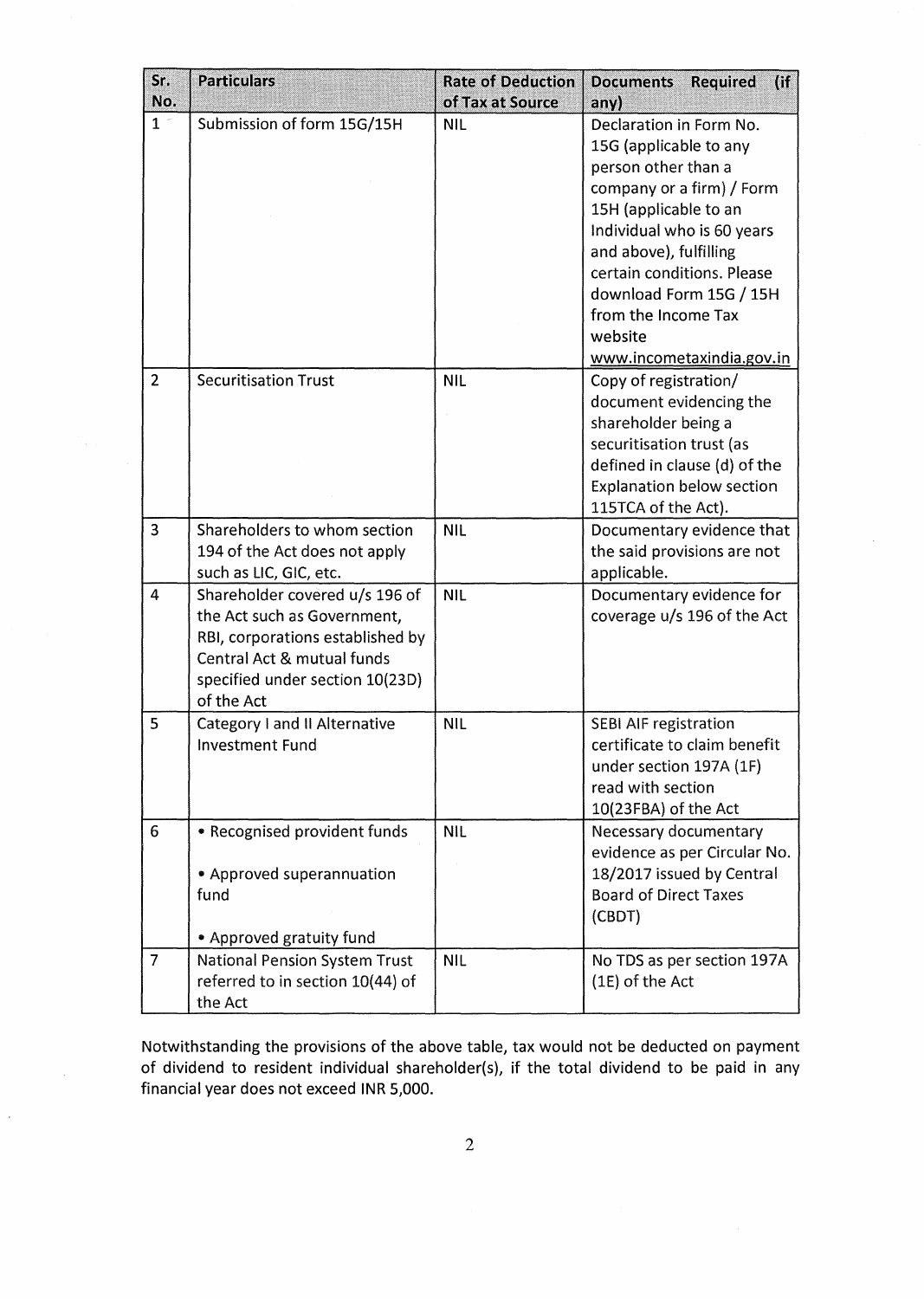## **NON-RESIDENT SHAREHOLDERS**

Tax deducted at source on dividend payment to non-resident shareholders if the non-resident shareholders submit and register following documents with the Company/ Company's RTA Link lntime India Private Limited

| Sr.<br>No.     | <b>Particulars</b>                                                                          | Rate<br>of<br><b>Deduction of Tax</b><br>at Source                                                            | Documents Required (if any)                                                                                                                                                                                                                                                                                                                                                                                                                                                                                                                                                                                                                                                                                                                                                                   |
|----------------|---------------------------------------------------------------------------------------------|---------------------------------------------------------------------------------------------------------------|-----------------------------------------------------------------------------------------------------------------------------------------------------------------------------------------------------------------------------------------------------------------------------------------------------------------------------------------------------------------------------------------------------------------------------------------------------------------------------------------------------------------------------------------------------------------------------------------------------------------------------------------------------------------------------------------------------------------------------------------------------------------------------------------------|
| 1              | Foreign Institutional Investors<br>$(HIS)$ /<br>Portfolio<br>Foreign<br>Investors<br>(FPIs) | 20%<br>(plus<br>applicable<br>surcharge<br>and<br>cess)                                                       | FPI registration number /<br>certificate.                                                                                                                                                                                                                                                                                                                                                                                                                                                                                                                                                                                                                                                                                                                                                     |
| $\overline{2}$ | Other<br>Non-resident<br>shareholders                                                       | 20%<br>(plus<br>applicable<br>surcharge<br>and cess) or tax  <br>treaty rate<br>whichever<br>is<br>beneficial | To avail beneficial rate of tax<br>treaty<br>following<br>per<br>as<br>documents<br>would<br>be<br>required:<br>1. Tax Residency certificate<br>issued by revenue authority<br>of country of residence of<br>shareholder for the year in<br>which dividend is received<br>2. PAN<br>3. Form 10F filled & duly<br>signed<br>4. Self-declaration for non-<br>of permanent<br>existence<br>establishment/ fixed base in<br>India<br>5. Self-declaration by the<br>shareholder regarding the<br>satisfaction of the place of<br>effective<br>management<br>(POEM), principal purpose<br>Simplified<br>GAAR,<br>test,<br>Limitation of Benefit test<br>(wherever applicable),<br>as<br>regards the eligibility to claim<br>recourse<br>to<br>concerned<br>Double Taxation Avoidance<br>Agreements. |
|                |                                                                                             |                                                                                                               | (Note:<br>Application<br>of<br>beneficial Tax Treaty<br>Rate                                                                                                                                                                                                                                                                                                                                                                                                                                                                                                                                                                                                                                                                                                                                  |

 $\sim$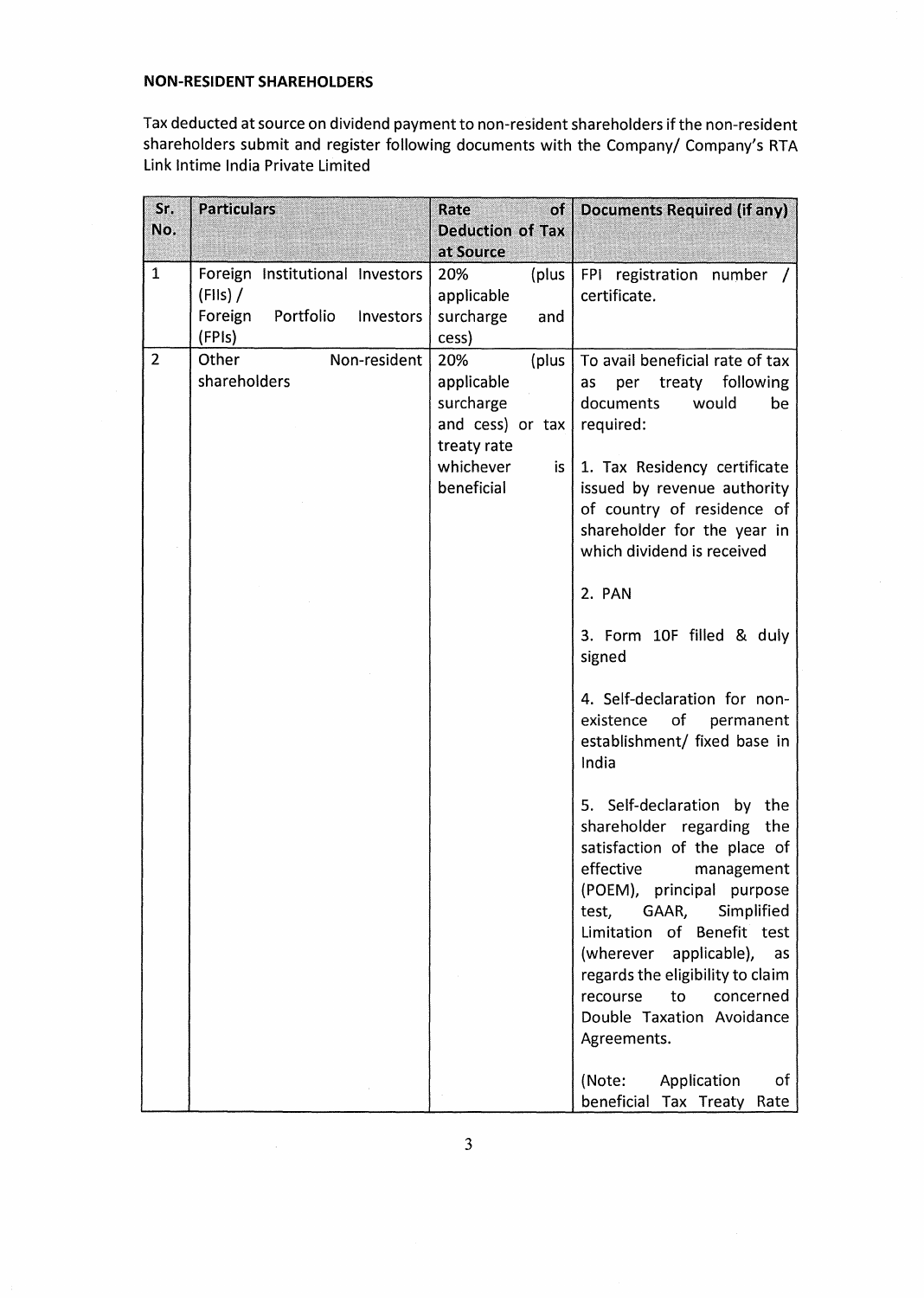|   |                                                                                                               |                                                         | depend<br>shall<br>upon<br>the<br>completeness<br>of<br>the<br>documents submitted by the<br>Non- Resident shareholder<br>and review to the satisfaction<br>of the Company)                                                             |
|---|---------------------------------------------------------------------------------------------------------------|---------------------------------------------------------|-----------------------------------------------------------------------------------------------------------------------------------------------------------------------------------------------------------------------------------------|
| 3 | Indian Branch of a Foreign Bank                                                                               | <b>NIL</b>                                              | deduction<br>Lower<br>tax<br>certificate<br>u/s<br>195(3)<br>obtained from Income Tax<br>Authority<br>Self-declaration confirming<br>that the income is received<br>on its own account and not                                          |
|   |                                                                                                               |                                                         | on behalf of the Foreign Bank                                                                                                                                                                                                           |
| 4 | <b>Overseas Trust</b>                                                                                         | 20%<br>(plus<br>applicable<br>surcharge<br>and<br>cess) | The overseas trust can also<br>be given the Tax Treaty rate.<br>However, the same can be<br>litigative and hence, on a<br>conservative<br>basis,<br>withholding on dividends<br>paid to overseas trust should<br>be as per the Act only |
| 5 | Availability of Lower/NIL tax<br>duction<br>certificate issued by Income Tax<br>Department u/s 197 of the Act | Rate specified in<br>the Certificate                    | deduction<br>Lower<br>tax<br>certificate<br>from<br>obtained<br>Income Tax Authority                                                                                                                                                    |

## **For all Shareholders:**

The aforementioned forms for tax exemption can be downloaded from Link Intime's website. The uri for the same is as under:

https://www.linkintime.co.in/client-downloads.html-

On this page select the General tab. All the forms are available under the head "Form 15G/15H/10F"

The aforementioned documents (duly completed and signed) are required to be uploaded on the uri mentioned below:

https://linkintime.co.in/formsreg/submission-of-form-15g-15h.html.

On this page the user shall be prompted to select / share the following information to register their request.

- 1. Select the Company (Dropdown)
- 2. Folio / DP-Client ID

 $\mathcal{A}$ 

- 3. PAN
- 4. Financial year (Dropdown)
- 5. Form selection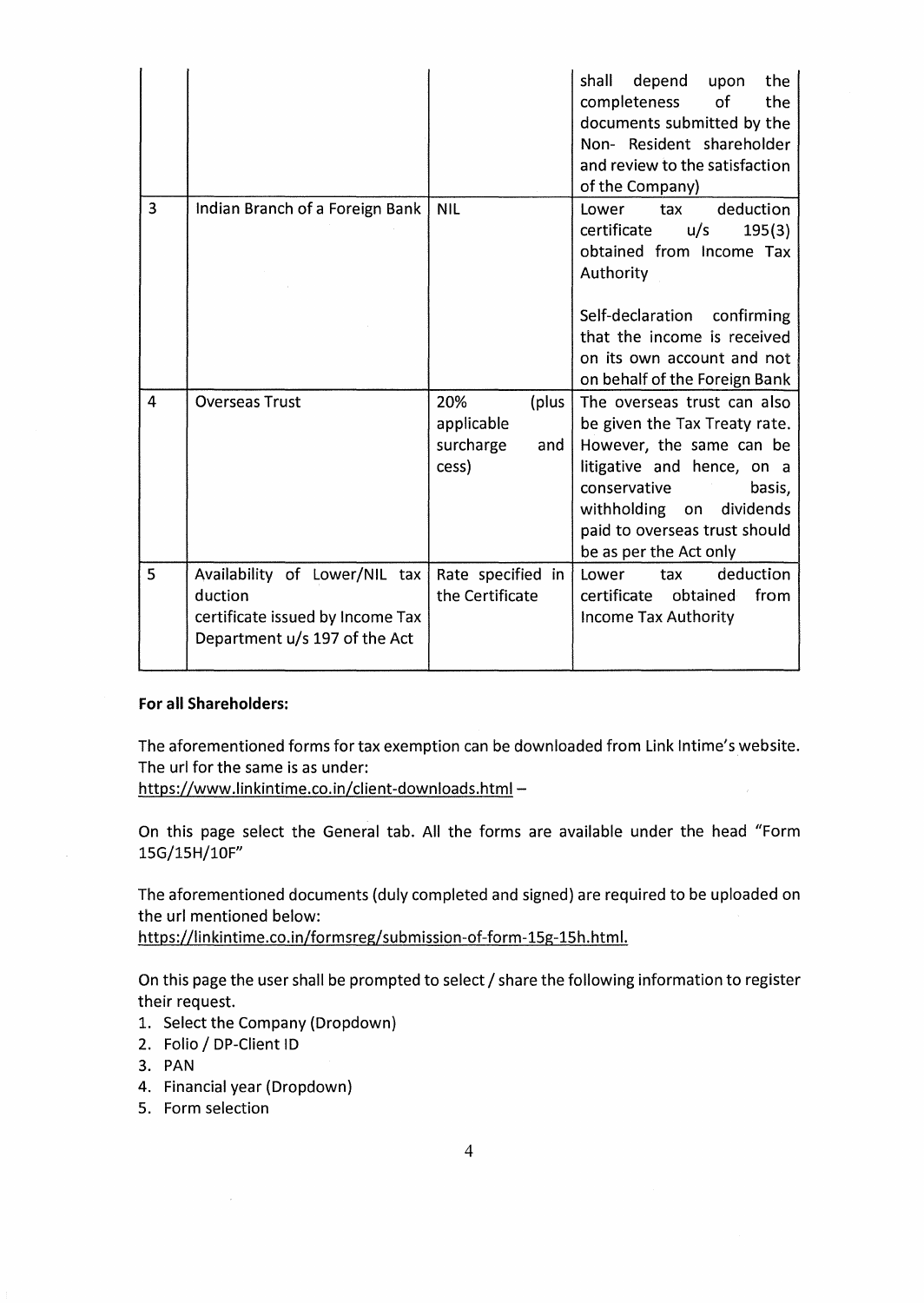- 6. Document attachment  $-1$ {PAN)
- 7. Document attachment- 2 {Forms)
- 8. Document attachment- 3 {Any other supporting document)

Please note that uploading of documents (duly completed and signed) on the website of Link lntime India Private Ltd {https://linkintime.co.in/formsreg/submission-of-form-15g-15h.html.) should be done on or before 28th July, 2021 in order to enable the Company to determine and deduct appropriate TDS *I* Withholding Tax. Incomplete and/or unsigned forms and declarations will not be considered by the Company. No communication on the tax determination/ deduction shall be considered after 2 8 th July, 2021, 6:00 PM. The Company will arrange to email a soft copy of TDS certificate to you at your registered email ID post completion of activities. Shareholders will be able to download the TDS certificate from the Income Tax Department's website https://incometaxindiaefiling.gov.in (refer to Form 26AS).

Shareholders may note that in case the tax on said dividend is deducted at a higher rate in absence of receipt of the aforementioned details/documents, the Company shall not be liable to refund any excess TDS deducted. Shareholders shall have an option to file a return of income as per the provisions of the Act and claim refund of any excess TDS. No claim shall lie against the Company for such taxes deducted.

Application of TDS rate is subject to necessary verification by the Company of the shareholder details as available in Register of Members as on the Record Date, and other documents available with the Company *I* Company's RTA.

In the event of any income tax demand (including interest, penalty, etc.) arising from any misrepresentation, inaccuracy or omission of information provided by the Member/s, such Member/swill be responsible to indemnify the Company and also,provide the Company with all information *I* documents and co-operation in any appellate proceedings.

This communication is not exhaustive and does not purport to be a complete analysis or listing of all potential tax consequences in the matter of dividend payment. Shareholders should consult their tax advisors for requisite action to be taken by them.

The tax withholding rates referred above are based on the law prevailing as on the date of issue.

In the event there is ambiguity in law or interpretation or matters concerning tax withholding, then the highest applicable tax withholding rate shall be considered on a conservative basis.

All communications/ queries in this respect should be addressed to our RTA- Link Intime India Private Limited to its email address: mt.helpdesk@linkintime.co.in {NO TAX EXEMPTION FORMS SHOULD BE SENT AND THIS MAIL ID IS ONLY FOR QUERIES).